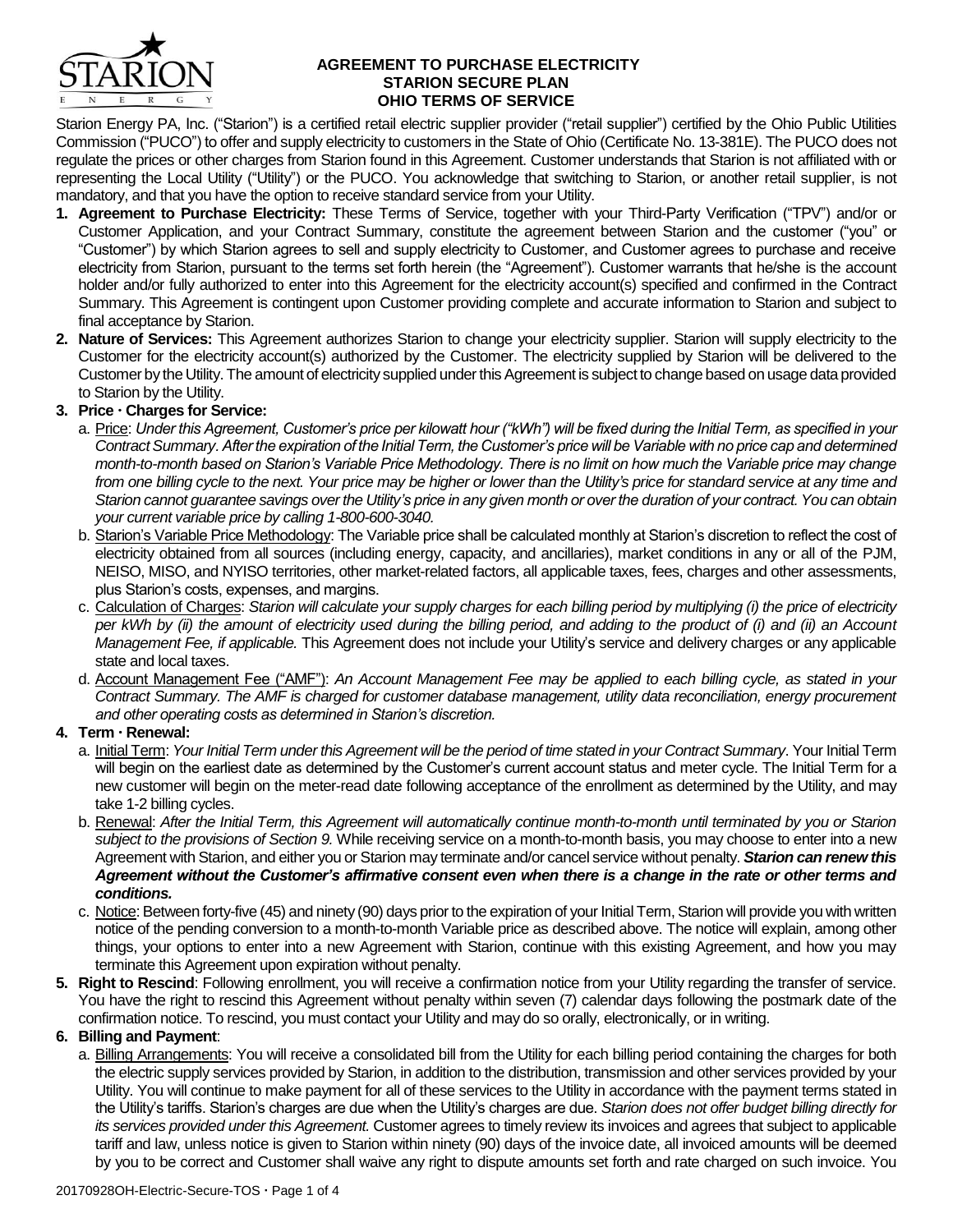have the right to request from Starion, twice within a twelve-month period, up to twenty-four (24) months of your payment history without charge, if available.

- b. Non-Payment: You will be responsible for any late payment fees charged by your Utility. In the event your Utility charges Starion for services related to your account, Starion reserves the right to bill you for these charges. Starion reserves the right to terminate this Agreement upon fourteen (14) calendar days' notice to you for non-payment for failure to meet any agreed-upon payment terms. Customer's failure to pay electric utility charges may result in Customer's account being disconnected in accordance with the Utility's tariff.
- **7. Cancellation of Existing Service:** If you presently purchase your electric supply service from another retail supplier, you are responsible for canceling that service pursuant to the terms of your agreement with your existing retail supplier, and for any cancellation fees that may apply. Your Utility may charge you a switching fee, which you will be liable for, if applicable.
- **8. Notices:** Notices sent by Starion to Customer will be sent in the method chosen by the Customer, whenever possible. Otherwise, notices will revert to the default of U.S. Mail. If Customer selects to receive electronic communications from Starion, it is the Customer's responsibility to ensure that the email address provided is current and notify Starion of any changes. If you provide Starion with your email address, you consent to receive communications from Starion in electronic form.

### **9. Termination of Agreement:**

- a. Termination by Customer: Customer may terminate this Agreement at any time by contacting Starion. *If Customer terminates this Agreement and, as a result, effectively cancels service prior to the expiration of the Initial Term, an early termination fee may apply, as stated in your Contract Summary.* An early termination fee will not apply if you terminate this Agreement because you relocate outside of the Utility's service territory or to an area where Starion charges a different price. If you terminate this Agreement, you will be returned to the Utility's standard service unless you choose another retail supplier. The effective termination date will be determined as set forth in the Utility's tariff and applicable law. You will be obligated to pay for the electricity and related services provided pursuant to this Agreement prior to the date that such termination becomes effective. If you terminate this Agreement by enrolling with a different retail supplier or returning to standard service, Starion will not be liable for any switching time delays and you will be obligated to make payment for services under this Agreement until termination of service with Starion is effective. If you terminate this Agreement and return to the Utility's standard service, you may or may not be served under the same rates, terms, and conditions that apply to other customers served by the Utility.
- b. Termination by Starion: Starion reserves the right to terminate this Agreement for any reason upon at least forty-five (45) but no more than ninety (90) calendar days' notice to the Customer at the address provided. The effective termination date will be the next applicable meter-read date after the 45-day period has expired as set forth in the Utility's tariff and applicable Ohio law. You will be obligated to pay for the electricity and related services provided pursuant to this Agreement prior to the date that such termination becomes effective. If Starion terminates this Agreement early, you will be returned to your Utility's standard service unless you choose another retail supplier, without penalty.
- **10.Privacy Policy Customer Information and Release Authorization:** By entering into this Agreement, you authorize Starion to obtain all information regarding your electricity account including, but not limited to, account contact information and address(es), account number(s), billing and payment information and history, credit information, historical and future electricity usage and peak electricity demand, meter reading data including smart meter data, and characteristics of electricity service. Starion will not release or sell your personal information to any other party without your consent unless required to do so by law or if necessary to defend or enforce the terms of this Agreement. Starion is prohibited from disclosing Customer's SSN and/or account number(s) without the Customer's consent except for (i) Starion's own collections and credit reporting; (ii) participation in programs funded by the universal service fund pursuant to 4928.52 of the Ohio Revised Code; or (iii) assigning this Agreement to another retail supplier.
- 11. Representations **· Warranties:** Starion makes no representations or warranties other than those expressly set forth in this Agreement, and STARION EXPRESSLY DISCLAIMS ALL OTHER WARRANTIES, EXPRESS OR IMPLIED. Starion does not represent any guarantee of savings under this Agreement.
- **12.Limitation of Liability:** Starion's liability in connection with this Agreement, including without limitation any alleged liability for Early Termination by Starion as explained above, shall not exceed the amount of your largest monthly invoice for electric generation service during the twelve (12) months immediately preceding termination of this Agreement. In no event shall either party be liable to the other for any indirect, special, consequential (including lost profits or revenue), incidental, indirect or punitive damages for claims arising under this Agreement.
- **13.Binding Effect Agency Assignment:** This Agreement shall extend to and be binding upon Starion's and Customer's respective successors and permitted assigns; provided, however, that Customer may not assign this Agreement without Starion's prior written consent, and any purported assignment without such consent shall be void. You appoint Starion as your agent to provide retail electric service, including electric transportation, transmission and related services appropriate to provide that service to you. Starion may assign its rights and obligations under this Agreement to an affiliate of Starion or to another retail supplier licensed to do business in Ohio, in whole or in part, subject to compliance with applicable law.
- **14.Force Majeure:** Performance of any obligation required by this Agreement shall be suspended if compliance is prevented by an Act of God, strike, fire, war, civil disturbance, embargo, explosion, breakage or accident to machinery or lines of pipe; repairing or altering machinery or lines of pipe; freezing of wells or lines of pipe; by federal, state or local law, rule, order or regulation or by any other cause reasonably beyond the control of a party. Any party claiming such interference with the performance of its obligations hereunder shall provide notice to the other party, specifying the cause of interference. A party shall not be required by this paragraph to settle a labor dispute with its own employees on terms it deems unfavorable.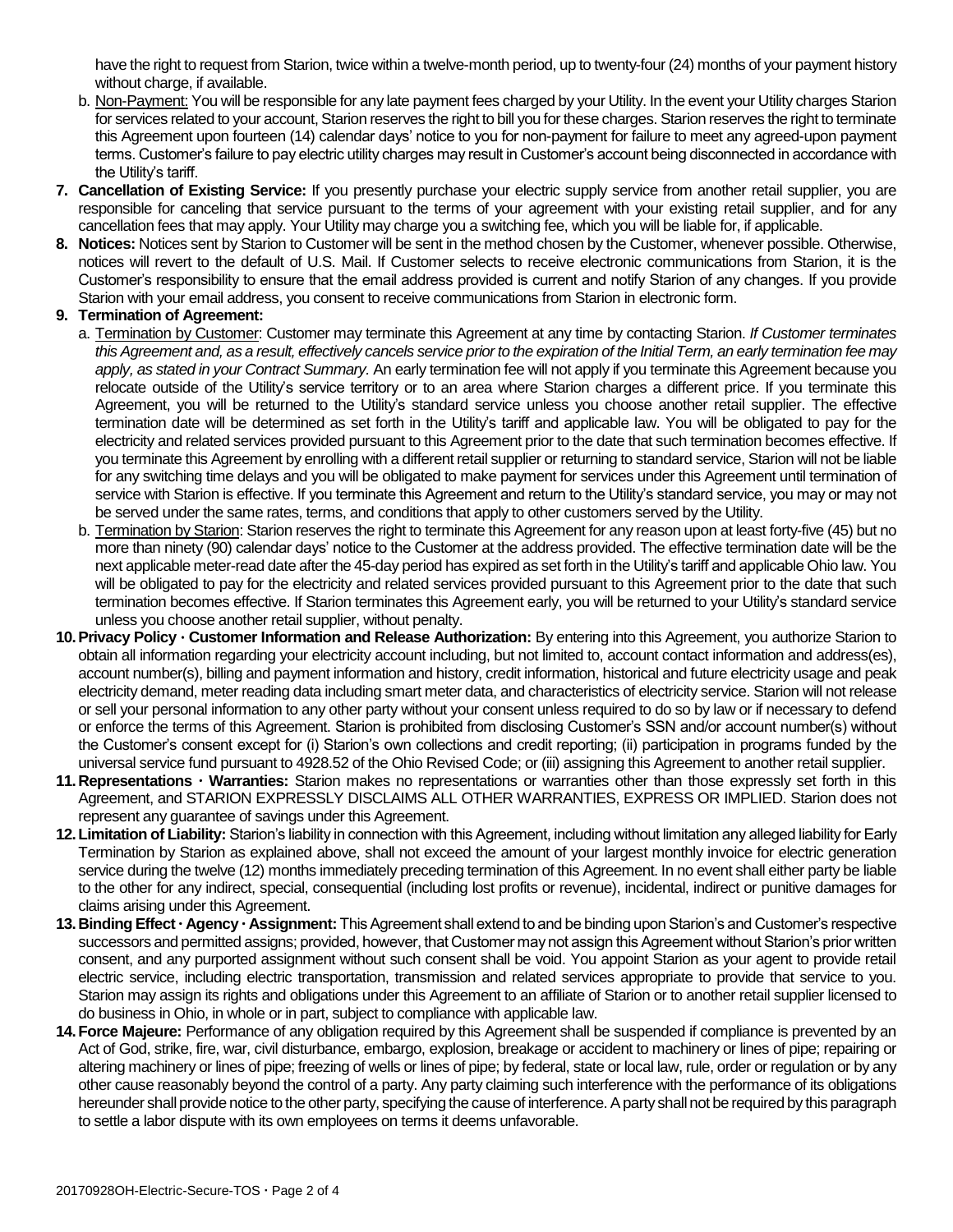## **15.Customer Service:**

- a. In the event of a dispute or disagreement involving Starion's services, you and Starion agree to use our best efforts to resolve the dispute. Most concerns can be resolved by calling our Customer Service Department at 1-800-600-3040. You may also email info@starionenergy.com or write to Starion Energy, P.O. Box 845, Middlebury, CT 06762. Starion's Customer Service is available Monday through Friday from 9:00 a.m. to 5:00 p.m. Eastern Time.
- b. If your complaint is not resolved after you have contacted Starion and/or your electric Utility, or for general utility information, residential and business customers may contact the Public Utilities Commission of Ohio (PUCO) for assistance at 1-800-686- 7826 (toll-free) from eight a.m. to five p.m. weekdays or at http://www.puco.ohio.gov. Hearing or speech impaired customers may contact the PUCO via 7-1-1 (Ohio relay service). The Ohio consumers' counsel (OCC) represents residential utility customers in matters before PUCO. The OCC can be reached at 1-877-742-5622 (toll-free) from eight a.m. to five p.m. weekdays, or at http://www.pickocc.org.

## **16.Claims Resolution:**

- a. In the event Starion is unable to resolve a complaint to your satisfaction, this section explains how claims can be resolved through arbitration or litigation. It includes an arbitration provision. You may reject the arbitration provision by sending us written notice within 45 days after your first energy bill with Starion as your supplier. See Your Right to Reject Arbitration below.
- b. For this section, you and Starion ("us" or "we") include any corporate parents, subsidiaries, affiliates or related persons or entities. Claim means any current or future claim, dispute or controversy relating to your account(s), this Agreement, or any agreement or relationship you have or had with us, except for the validity, enforceability or scope of the arbitration provision. Claim includes but is not limited to: (1) initial claims, counterclaims, cross-claims and third-party claims; (2) claims based upon contract, tort, fraud, statute, regulation, common law and equity; (3) claims by or against any third party using or providing any product, service or benefit in connection with any account; and (4) claims that arise from or relate to (a) any account created under any agreement with us or any rates charged on any such account, (b) advertisements, promotions or statements related to any rate plans, goods or services under any agreement with us, (c) benefits and services related to Customer's account with us (including rewards programs) and (d) your application for any account. You may not sell, assign or transfer a claim.
- c. Sending a Claim Notice: Before beginning arbitration or a lawsuit, you and we agree to send a written notice (a Claim Notice) to each party against whom a claim is asserted, in order to provide an opportunity to resolve the claim informally. Go to www.starionenergy.com and select your state of residence for a sample form of Claim Notice. The Claim Notice must describe the claim and state the specific relief demanded. Notice to you will be sent to your billing address. Notice to us must include your name, address and account number and be sent to Starion Energy, Attn: Compliance Dept., P.O. Box 845, Middlebury, CT 06762. If the claim proceeds to arbitration, the amount of any relief demanded in a Claim Notice will not be disclosed to the arbitrator until after the arbitrator rules.
- d. Arbitration: You or we may elect to resolve any claim by individual arbitration. Claims are decided by a neutral arbitrator. If arbitration is chosen by any party, neither you nor we will have the right to litigate that claim in court or have a jury trial on that claim. Further, you and we will not have the right to participate in a representative capacity or as a member of any class pertaining to any claim subject to arbitration. Arbitration procedures are generally simpler than the rules that apply in court, and discovery is more limited. The arbitrator's decisions are as enforceable as any court order and are subject to very limited review by a court. Except as set forth below, the arbitrator's decision will be final and binding. Other rights you or we would have in court may also not be available in arbitration.
	- i. Initiating Arbitration: Before beginning arbitration, you or we must first send a Claim Notice. Claims will be referred to either JAMS or AAA, as selected by the party electing arbitration. Claims will be resolved pursuant to this Arbitration provision and the selected organization's rules in effect when the claim is filed, except where those rules conflict with this Agreement. If we choose the organization, you may select the other within 30 days after receiving notice of our selection. Contact JAMS or AAA to begin an arbitration or for other information. Claims also may be referred to another arbitration organization if you and we agree in writing or to an arbitrator appointed pursuant to section 5 of the Federal Arbitration Act, 9 U.S.C. sec. 1-16 ("FAA"). We will not elect arbitration for any claim you file in small claims court, so long as the claim is individual and pending only in that court. You or we may otherwise elect to arbitrate any claim at any time unless it has been filed in court and trial has begun or final judgment has been entered. Either you or we may delay enforcing or not exercise rights under this Arbitration provision, including the right to arbitrate a claim, without waiving the right to exercise or enforce those rights.
	- ii. Limitations on Arbitration: If either party elects to resolve a claim by arbitration, that claim will be arbitrated on an individual basis. There will be no right or authority for any claims to be arbitrated on a class action basis or on bases involving claims brought in a purported representative capacity on behalf of the general public, other Starion customers or other persons similarly situated. The arbitrator's authority is limited to claims between you and us alone. Claims may not be joined or consolidated unless you and we agree in writing. An arbitration award and any judgment confirming it will apply only to the specific case and cannot be used in any other case except to enforce the award. Notwithstanding any other provision and without waiving the right to appeal such decision, if any portion of these Limitations on Arbitration is deemed invalid or unenforceable, then the entire Arbitration provision (other than this sentence) will not apply.
	- iii. Arbitration Procedures: This Arbitration provision is governed by the FAA. The arbitrator will apply applicable substantive law, statutes of limitations and privileges. The arbitrator will not apply any federal or state rules of civil procedure or evidence in matters relating to evidence or discovery. Subject to the Limitations on Arbitration, the arbitrator may otherwise award any relief available in court. The arbitration will be confidential, but you may notify any government authority of your claim. If your claim is for \$5,000 or less, you may choose whether the arbitration will be conducted solely on the basis of documents, through a telephonic hearing, or by an in-person hearing. At any party's request, the arbitrator will provide a brief written